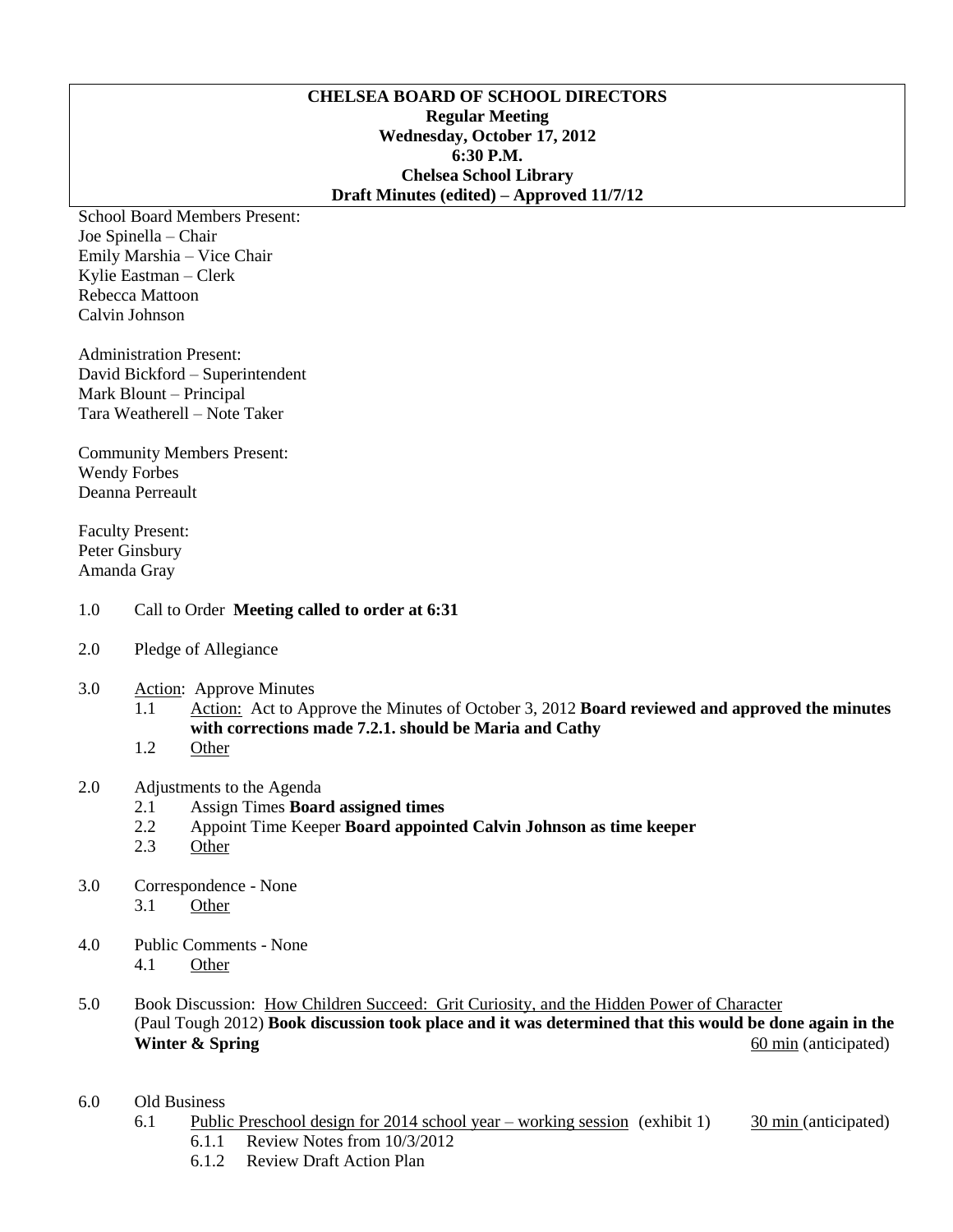- 6.1.3 Determine Next Steps
	- 6.1.3.1 Joe did speak with Heidi Allen Goodrich and the writer at the Valley News about writing follow up pieces on the Preschool
	- 6.1.3.2 Head Start will have slots available next year as they have 14 students that are moving into Kindergarten, collaboration would need to occur; Board reviewed what the challenges were with what Head Start could offer and had availability for
	- **6.1.3.3 David is going to send out inquiries to other Superintendents to get an explanation of their preschool/before/after care programs**
	- **6.1.3.4** Explore the spaces available to house a program **Mark is going to talk to Terry about getting a proposal to knock the walls out between the rooms across from the cafeteria; Emily will look into the Button Building**
	- **6.1.3.5** Emily is going to talk with Cynthia to work on getting updated numbers of students for enrollment
	- **6.1.3.6** Mark is going to start to look into budget
- 6.2 Vision for High School working session (exhibit 2) 30 min (anticipated)
	- 6.2.1 Desired Questions
		- 6.2.1.1 Community Education
		- 6.2.1.2 Challenging Academics
		- 6.2.1.3 Creative
			- 6.2.1.3.1 Computing
		- 6.2.1.4 Wrap around supports
			- 6.2.1.4.1 Alternative Programs
			- 6.2.1.4.2 Executive Functioning Skills
			- 6.2.1.4.3 Teachers Engage Students
			- 6.2.1.4.4 Guidance
			- 6.2.1.4.5 Nurse
			- 6.2.1.4.6 Sp Ed/504
			- 6.2.1.4.7 Social Services
			- 6.2.1.4.8 Push into school
			- 6.2.1.4.9 Health Hub
			- 6.2.1.4.10 Dental Trailer
		- 6.2.1.5 Values Driven
	- 6.2.2 Draft Plan
- 6.3 Other:

### 7.0 Principal

7.1 Report: Principal's Report (exhibit 3)

## **Summary of Activities, Discussions, and Actions October 3, 2012 to October 17, 2012 Curriculum, Instruction, Assessment and Professional Development**

- Strategic Intervention Model Professional Development. Consultant Mary Sue Crowley was here on Tuesday, October 8th working with our five middle and high school faculty members. Curriculum Coordinator Pam Quinn is partnering with Mary Sue for a joint early release workshop in November or December as part of the K-12 Differentiation Workshop series for inservice.
- CFP Action Plan 2012-2017. Completed (see accompanying memo and plan).
- Embedded Professional Development for Promoting Social, Emotional, and Behavioral Competence in the Classroom (K-5). Through informal classroom observations at K-5, Vermont Schoolhouse Seminar Consultant Jon Udis for an initial planning session on October 15th. The goal is to carefully plan out embedded professional development that will provide Chelsea's K-5 Professional Staff an opportunity to learn from a highly respected consultant regarding teacher strategies for promoting social, emotional, and behavioral competence in the classroom and beyond (In Process).
- Pre-School/After Care. Meeting scheduled with Board Member Emily Marshia regarding documents and historical information regarding pre-school set for Monday, October 15th.

### **Facilities**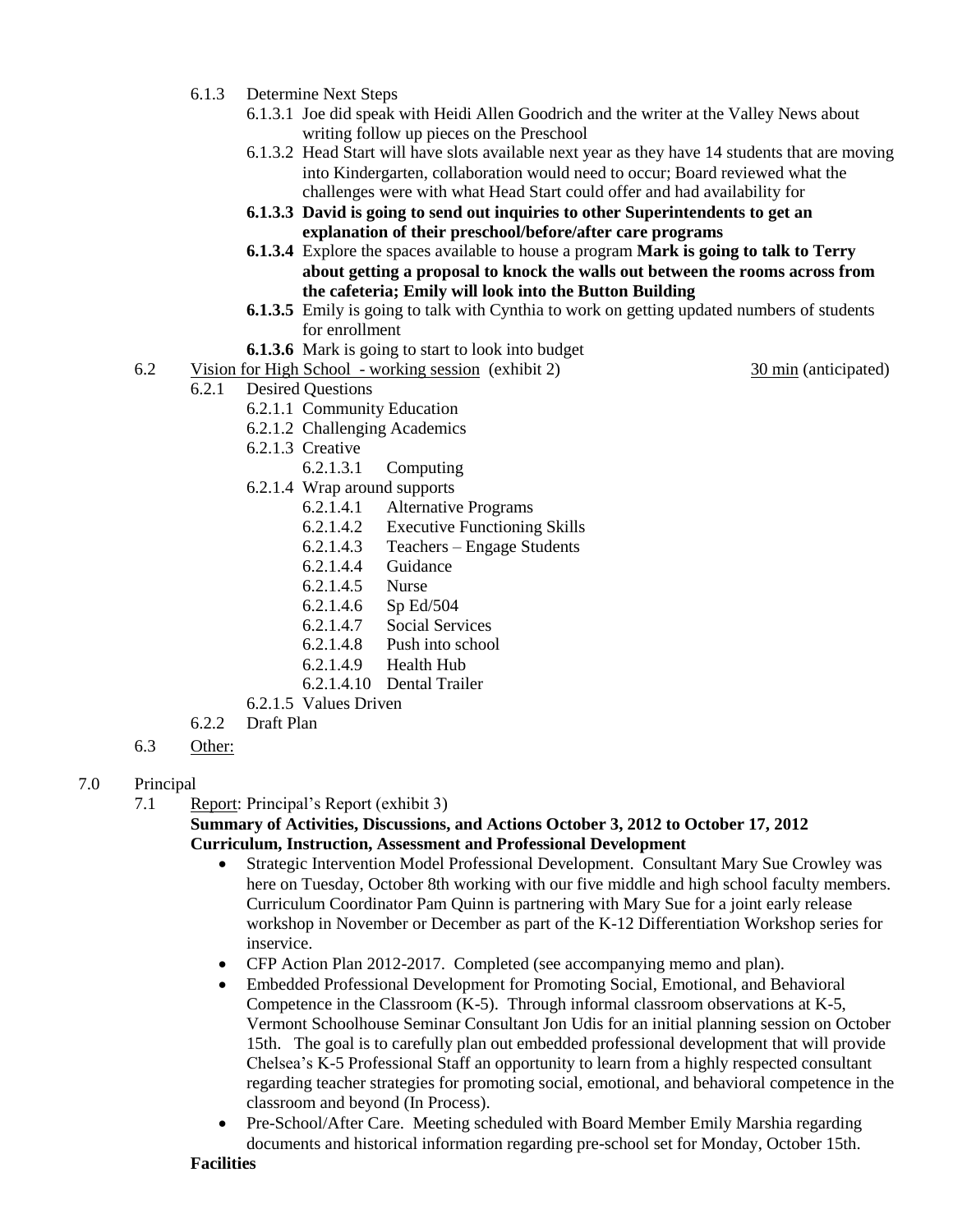- Emergency Response Plan: The Focus Group (Head of Maintenance, School Nurse, School Counselor, Student Support Specialist, Administrative Assistant and Principal) have begun work to fulfill Vermont Legal Requirements for Crisis Response based on information provided by Vermont Emergency Management – Department of Public Safety. The team is also adopting recent work provided by the Shaker Regional School District (NH). The work is expected to take a couple of months and will involve partnering with our local public safety agencies (In Process).
- Library Office/Storage Area: Library-Media Specialist Maria Lamson is completing work in this area for carpet replacement considerations. This process will continue as Ms. Lamson goes through the library collection.

## **Budget/Budget Development**

- Faculty/Staff submitted 2013-2014 budget requests on Wednesday, October 10, 2012. Budget information was submitted on Friday, October 12, 2012 to Superintendent Bickford and to Business Administrator Donna Benoit in electronic and binder formats with supporting documentation on any new requests for next steps in the process.
- Inventory/Replacement Cycle Information: Faculty/staff from athletics, library-media, music, and facilities provided inventory/replacement cycle information for the 2013-2014 budget process. Copies have been provided to Superintendent Bickford and to Business Administrator Donna Benoit in the 2013-2014 Budget Binder.

## **Grants/Funds**

- Approved Funds. As a follow-up from the September 19, 2012 Board-approved release of funds for musical/drama performance, Library-Meida Office Chairs, and Mountain Biking Club, Mr. Blount has had initial conversations with Music/Art Faculty, Library Media Specialist, and Mountain Bike Coordinator to develop plans for use of funding. Looking to have reports and/or written proposals for a scheduled November meeting (In Process).
- Target Stores Field Trip Grant. Music Teacher Jennifer Chambers submitted a Target Stores Field Trip Grant for the purpose of visiting New York City Museums and possible Broadway show with high school integrated Art/Music Class students. Will advise the Superintendent and Board once the announcement of the grant award is known (In Process).
- One Planet Planning. Coordinator Carrie McDonnell distributed surveys to Grades K-6 families the week on Thursday, October 10th as preparation for inclusion of Chelsea in the 21st Century Learning Center grant application next year (In Process).
- Mascoma Savings Bank Foundation. Nurse Charlotte Faccio submitted a grant to the Mascoma Savings Bank Foundation for a new vision screener and for a hand held pulse oximeter for the nurse's office. Will advise the Superintendent and Board once the announcement of grant award is known (In Process).

### **Health**

 Fluoride. Nurse Charlotte Faccio has partnered with faculty on scheduled fluoride with students. Fluoride is set for October 11th for grades 6-8, and October 12th for grades 1-5.

### **Guidance**

 Youth Risk Behavior Survey 2013. Our high school was selected by the Vermont Department of Health and the Vermont Department of Education to participate in the Youth Risk Behavior Survey in February 2013. The high school survey takes 50 minutes. Results will be provided along with a copy of the statewide report summarizing results of the representative sample of all Vermont high school students. School Counselor Mindy Farnham is coordinating efforts of the survey.

### **Students**

- Chelsea Public School served as for the Grades 7-8 OWSU-wide Spelling Bee Competition on October 5th. It was a wonderful morning for our students and guests. Many thanks goes to Kayla Toher – Coordinator, Maria Lamson – Pronouncer, and judges Rachel Allen and Daryl Hadlock.
- Drum Schtick with the Vermont Symphony Orchestra will be at the Chelsea School Gym on Wednesday, November 14th from 9:00-9:45 AM to perform for our elementary and middle school students.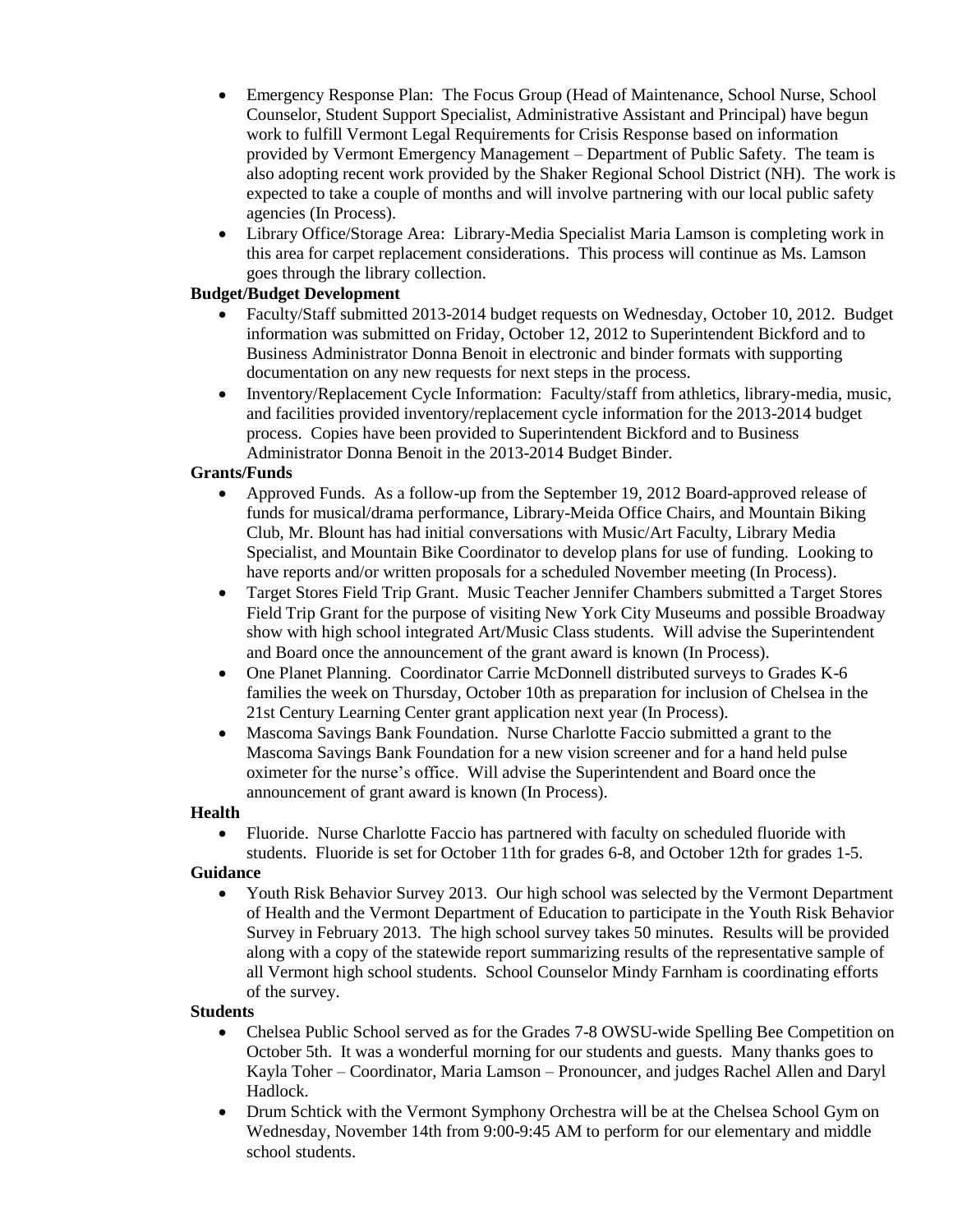- High School Chorus. The High School Chorus will participate in auditions at the Winooksi Valley Music Festival on October 17th at Harwood Union High School.
- Everybody Wins! See attached article.

# **Personnel**

- Conducted interviews for 1.0 FTE ELL/SPED Paraeducator/Communications-Media position on Wednesday, October 10th. K-12 Special Education Teacher Linda Bennett, Director of Special Services Deb Matthews, and long-term substitute for the position – John Carter were invited to serve on the interview committee. It is expected that a replacement for the position will be filled by Monday, October 22nd (In Process).
- 7.2 Report: I Pad Implementation (exhibit 4)
	- Received & reviewed revised timeline for iPad implementation for Board consideration and approval. Pending availability of funds and projections of remaining use of technology funds presently budgeted, it is faculty's hope iPad could be purchased and implemented into classrooms by January 2013.
	- During Phase I, evaluations of iPad use, instructional benefits will be conducted on both students and teachers. Information will be analyzed and used to determine any adjustments/changes to proposed projected 2013-2014 iPad purchases for phase II **Mark, David & Donna are going to come back to the board with a recommendation at the next meeting. Action will be taken at that time.**
- 7.3 Report: Review Action plan (exhibit 5)
	- Board reviewed Chelsea Public School Action Plan for the Consolidated Federal Plan (CFP). The plan was revised by Principal Mark Blount and Curriculum Coordinator Pam Quinn. Portions of the major elements of the previous plan with its focus on math, literacy, K-12 professional development, and school climate were carried over into the revised plan.
	- New additions to the plan include technology integration as well as pre-school/aftercare. K-12 faculty were presented with a draft of the plan for review at the October 2<sup>nd</sup> faculty meeting with an opportunity to provide feedback and input through October 9, 2012.
- 7.4 Action: Act upon Principal's recommendation to approve Action Plan **Board moved and approved Chelsea Public School Action Plan for the Consolidated Federal Plan (CFP)**
- 7.5 Other:

### 8.0 Superintendent

- 8.1 Report: Sent via Email
- 8.2 Report: Website Update
	- 8.2.1 Contractor Power Shift has sent David the contract, he will be signing and sending deposit tomorrow and the discussion will begin for the website designs
- 8.3 Other:

### 9.0 OWSU

- 9.1 Report: Executive Committee Meeting October 4, 2012
	- 9.1.1 Discussed Special Education Budget and progress to date
	- 9.1.2 Discussions about merged bargaining
	- 9.1.3 Centralized salary increases
	- 9.1.4 Centralized policy for OWSU wide
	- 9.1.5 OWSU Van CDL License required due to size replacement schedule and perhaps purchasing a van that does not require a special license
- 9.2 Future Meeting Dates: November 1, 2012 @ 6:30 – Executive Committee Meeting at OWSU November 15, 2012 @ 6:30 – Full Board Meeting at Chelsea School December 6, 2012 @ 6:30 PM – Full Board at Strafford (Budget Adoption) December 20, 2010 @ 6:30 PM – Executive Committee Meeting
- 10.0 RTCC Representative
	- 10.1.1 Report:
	- 10.1.2 Other:

### 11.0 New Business

11.1 Other